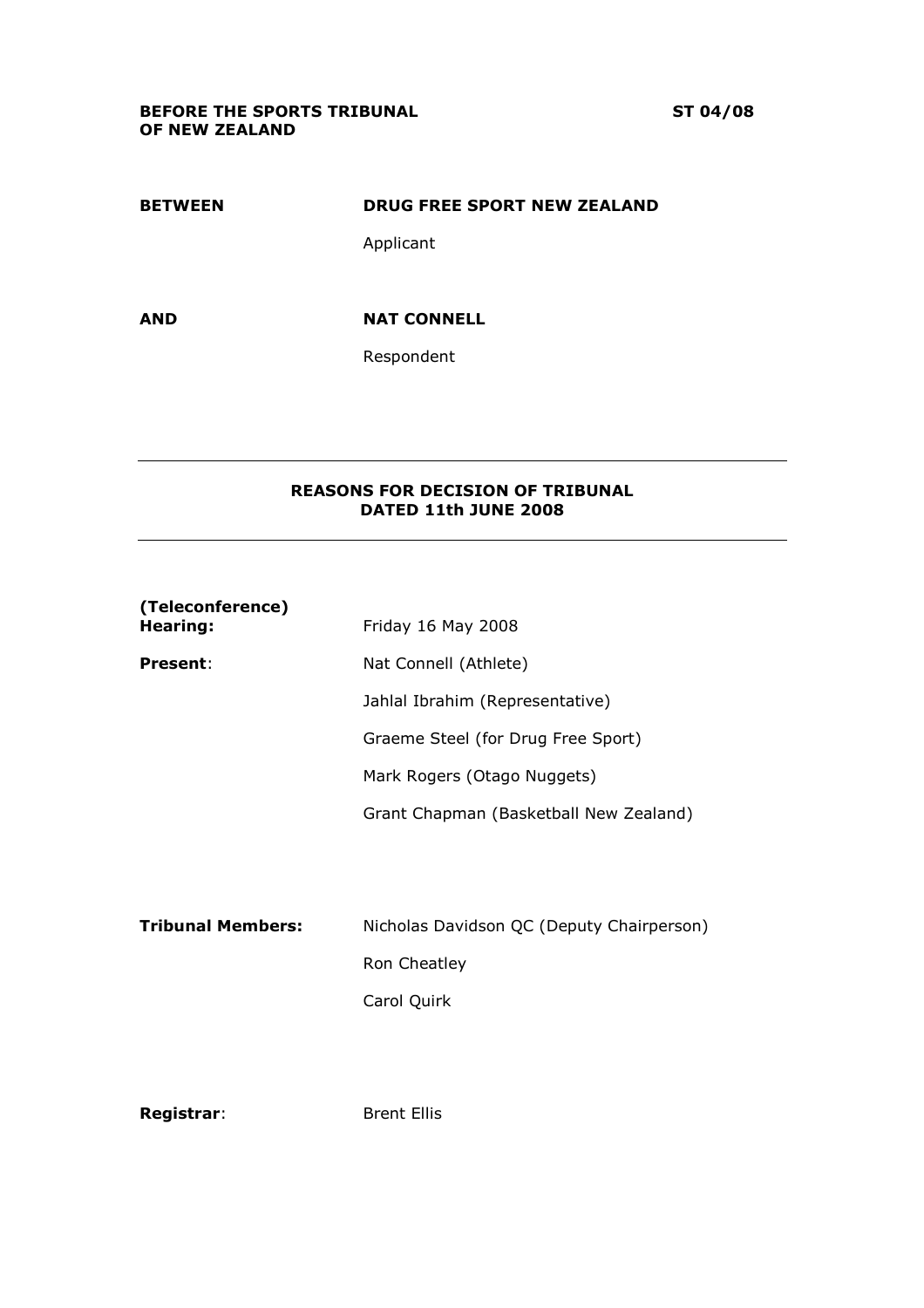## Introduction

The respondent Nat Connell was the subject of an application for an anti-doping violation proceeding by Drug Free Sport NZ, after he was tested at the NZ Basketball League match between the Otago Nuggets and the Taranaki Dynamos on 28 March 2008.

A breach of the Sports Anti-Doping Rules (2007) Rule 3.1 was alleged based on the presence of a Prohibited Substance, cannabis, in his system.

The athlete did not contest the application, and he waived his right to analysis of the "B" sample.

He was the subject of a Provisional Suspension dated 24 April 2008 on the application of Basketball NZ (BBNZ). At a hearing on Friday 16 May 2008 he admitted the violation which resulted in a decision that he be suspended from all participation in basketball, with cross-code effect, up to and including Sunday 1 June 2008. This had the effect of a 6 week suspension and was recorded in the Advice of Decision of the Tribunal dated Tuesday 20 May 2008.

#### The Provisional Suspension

BBNZ sought provisional suspension referred to, pursuant to the provisions of Rule 12 of the Sports Anti-Doping Rules 2007. A teleconference was convened for this purpose, but the athlete chose not to attend. He had the right to apply to set aside the provisional suspension on an urgent basis, but that was not sought, and the Tribunal proceeded to a hearing on Friday 16 May 2008.

### Plea

Mr Connell admitted the violation.

#### The Hearing

The hearing proceeded on the basis of a violation being admitted, for the presence of a metabolite of cannabis, at a level of 308 ng/mL +/- 30.8 ng/mL.

At this hearing, as with that involving Drug Free Sport New Zealand v Steven Robinson (ST 05/08), the Tribunal considered a letter from BBNZ, which described its commitment to the philosophies of Drug Free Sport NZ, and referred to other transgressions within basketball, involving cannabis, including the cases of Basketball New Zealand Inc v Kareem Johnson (ST 16/07, decision 6 December 2007) and Basketball New Zealand Inc v Clifton Bush Junior (ST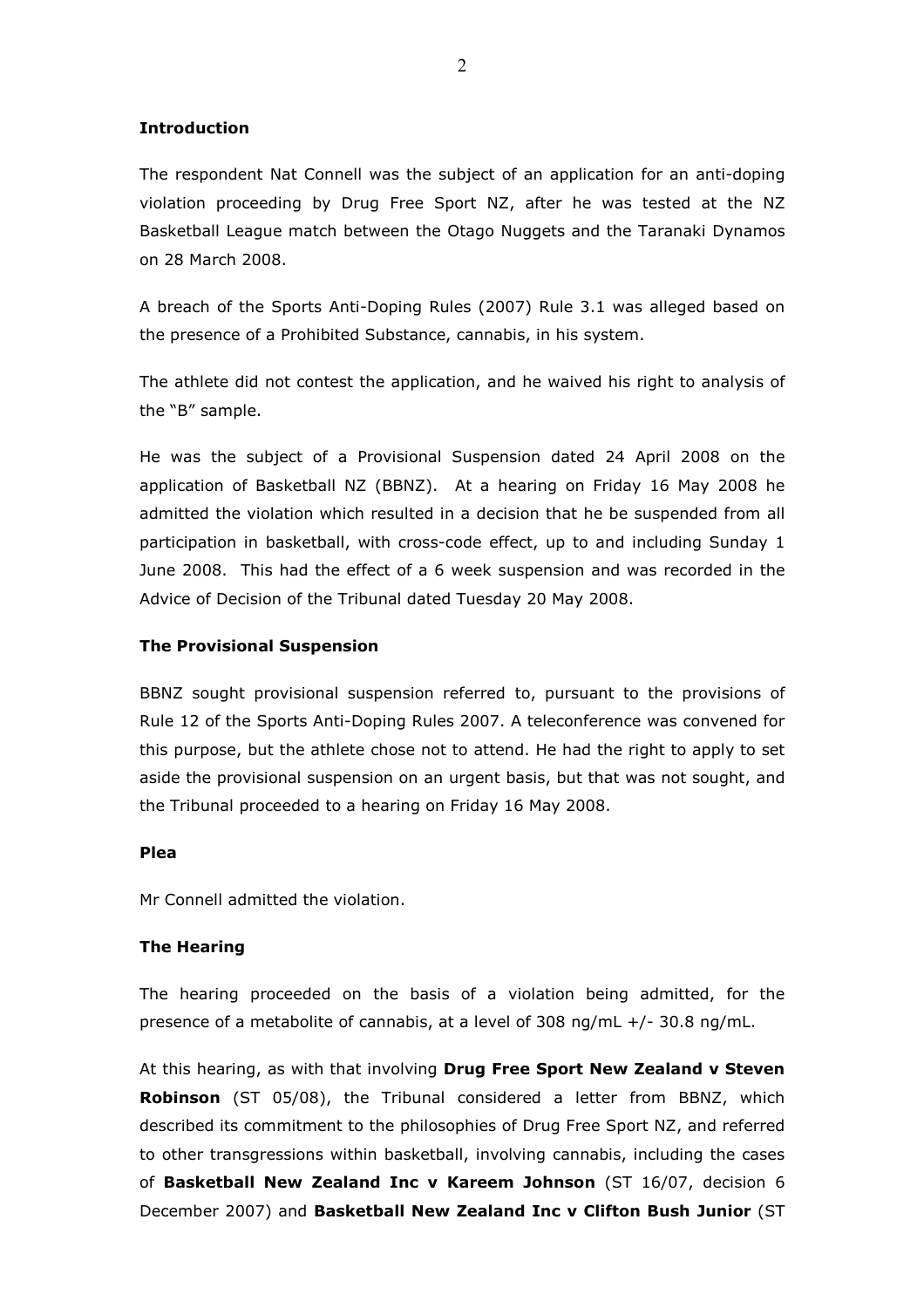15/07, decision 10 October 2007). These were given some publicity, with the comment "that such did not seem to have had any positive effect on the wider basketball community with the same problem arising within 12 months of the most recent decision by the Sports Tribunal NZ".

Essentially BBNZ sought that any sanction has "positive educational and restorative influence on the athlete as well as being appropriately punitive". It sought a "*clear indication"* to the basketball community that transgressions will not be tolerated.

The explanation offered by Mr Connell, and supported by succinct submissions from his representative Mr Ibrahim, was that BBNZ was making too much of the previous transgressions, and referred to Basketball New Zealand Inc v Mark Dickel (SDT 18/06, decision released 14 August 2006), where a lesser sanction had been imposed, and sought "consistency" in the decision in this case. In **Dickel** the International Federation imposed a suspension by an independent process.

By the time of the hearing, Mr Connell had missed three games, and had thus lost his remuneration as a professional basketballer.

He referred to his having been tested on several occasions previously, without infringement. This was confirmed by reference to his having two out of competition tests in 2004 and 2007.

He has played 8 seasons in the National Basketball League, approximately some 100 games, and represented NZ.

The level of cannabis was described as "high" by Mr Steel for Drug Free Sport. The admitted use of cannabis occurred in the week leading up to competition, some 3 days prior to a game, and was explained as being taken for recreational purposes, with friends. The necessary evidence relevant to the level of cannabis to test Mr Connell's explanation is not yet available to the Tribunal, and the Tribunal must proceed on the basis of his explanation, thus constituting admitted use during the competition season, only a few days before a match, by an experienced athlete.

Mr Rogers for the Otago Nuggets acknowledged the need for role models, and to a degree supported the submission by Mr Ibrahim as to proportionality of penalty. He said that on his enquiries only 1.2% of tests were positive. He said that Mr Connell was a good ambassador for the game, and that the formal letter from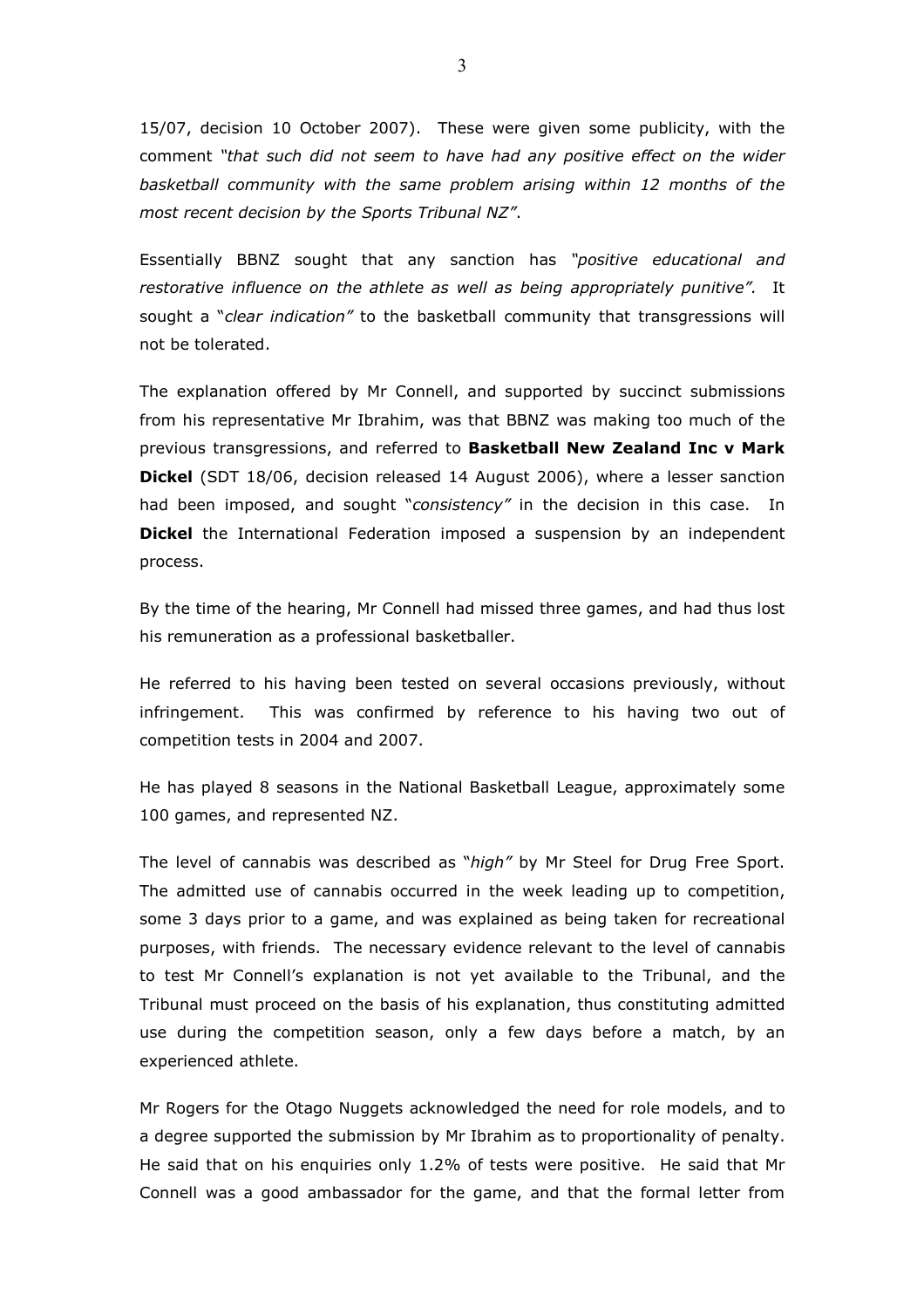BBNZ was supported in principle, but the punishment by the provisional suspension, was enough together with adverse publicity, plea, and loss of income. Suspension impacted harshly on the team.

### **Discussion**

The Tribunal accepts that Mr Connell did not smoke cannabis for performance enhancing purposes, and the lesser sanctions under Rule 14.3 of the Sports Anti-Doping Rules (2007) are available in principle. It refers to the decision in **New** Zealand Rugby League Inc v Timoti Broughton (ST 14/07, decision 20 December 2007), which addressed earlier decisions, and referred to a period of ineligibility of between 1 and 2 months being appropriate for cannabis violation. Since then the Tribunal has given a decision in the case of Drug Free Sport New **Zealand v Ted Hunia** (ST 03/08, decision 21 May 2008), and applied these principles emerging from the earlier decisions, when imposing a period of 6 weeks' suspension for use of cannabis the night before a National Championship.

The Tribunal saw no reason to depart from these issues of principle, and while bringing to account the provisional suspension, the Tribunal considers that the guidelines it has established should apply. There are similarities with Hunia, with the experience of the athlete, and the consumption of cannabis close to a competition game.

The Tribunal expressly does not bring to account the level of cannabis to contest the evidence and submission for Mr Connell, that it was used recreationally 3 days before competition.

Mr Connell is a professional athlete who was fully aware of his obligations.

While it has addressed the question of proportionality, it has established guidelines to sanction as set out above, and allowing for provisional suspension, the admitted breach, and the recognition of having let himself and his sport down, a 6 week suspension was imposed up to and including Sunday 1 June 2008. This has cross-code effect.

The athlete was reminded of the provision for suspension for two years for a second violation.

#### Comment

The Tribunal has made comment in **Robinson** which it repeats here.